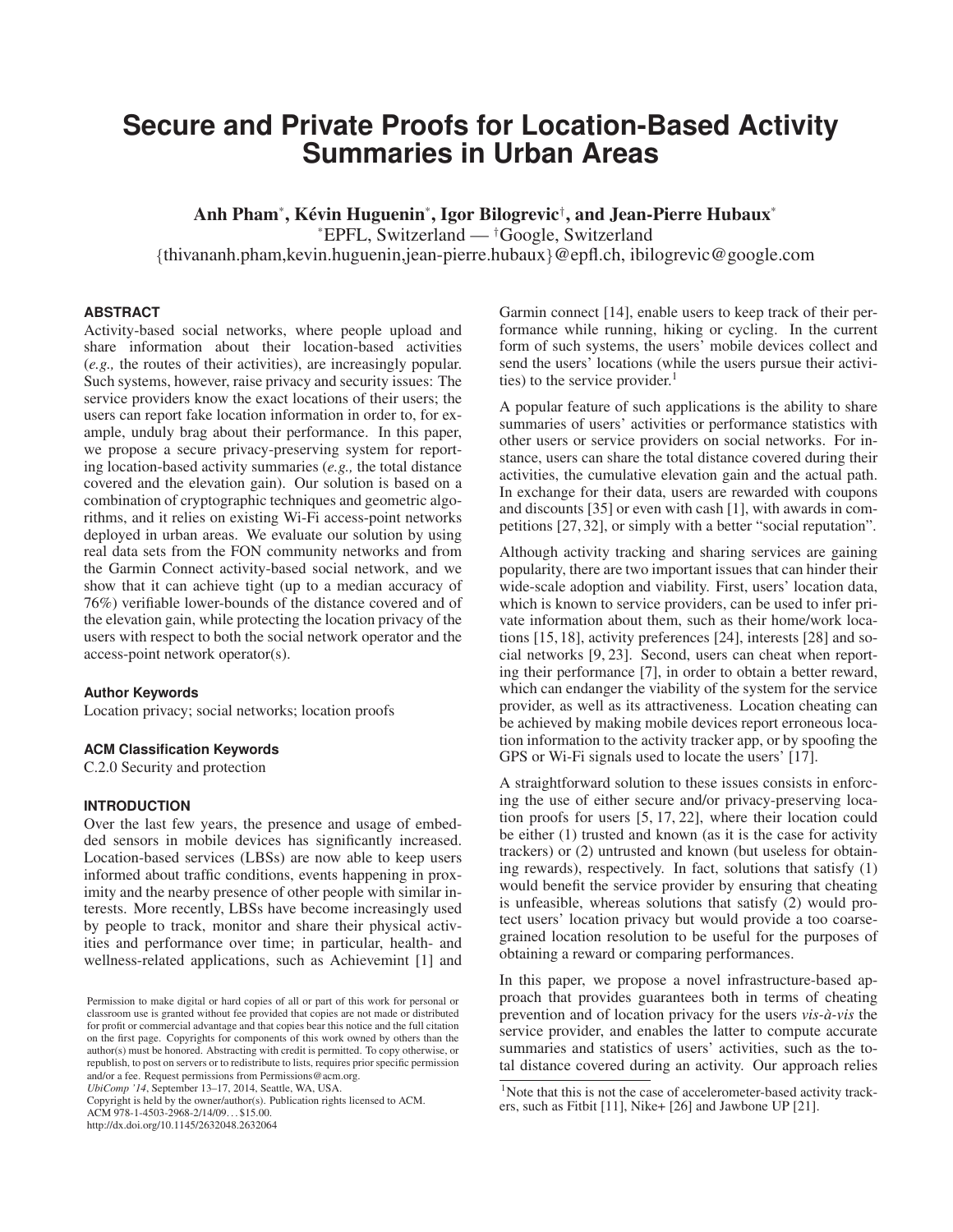on existing wireless access point (AP) networks, and it alleviates the need for a costly deployment of a dedicated ad-hoc infrastructure. Instead, it can rely on strategic partnerships between social network providers and access-point network operators. Our approach consists of two phases: First, users obtain secure and privacy-preserving proofs of performance during their activities, by relying on a lightweight messageexchange protocol between a user's mobile device and the Wi-Fi access points encountered while pursuing the activity. Second, the service provider computes an accurate summary of a user's activity, such as the total distance covered between two time instants or the elevation gain, without learning any additional information about the user's actual location. Our protocol produces, in a privacy-preserving way, a secure and accurate lower bound of the actual distance covered by a user while the user performs an activity. Finally, our solution is able to take advantage of the co-existence of multiple access point operators to improve the accuracy/privacy trade-off. To the best of our knowledge, this is the first work to address privacy and cheating issues in the computation of activity summaries.

We evaluate our solution on a large data set of real user activities, collected from the Garmin connect [14] social network in the regions of Brussels (Belgium), London (UK) and Paris (France). For these regions, we also extract the actual locations of a network of deployed Wi-Fi APs operated by FON [12]. Moreover, to evaluate the benefits of having multiple operators in a given area, we extract the locations of a second network for the urban area of Paris. The experimental results show that our solution achieves a reasonable accuracy (up to a median accuracy of 76%) and that it can gracefully balance accuracy and privacy. We also conduct a sensitivity analysis to evaluate the effect of the distribution of the access points on the performance of our solution.

The remainder of the paper is organized as follows. We first survey the related work and we introduce the system and adversarial models. We then present our solution and report on its evaluation, in terms of its performance, and of its security and privacy properties. Finally, we conclude the paper and give directions for future work.

# **RELATED WORK**

Prior works that study the secure verification of location information can, from a broad perspective, be grouped in two categories, depending on the presence or absence of the infrastructure. We first discuss the infrastructure-independent studies [20, 33, 36], and then we discuss the infrastructuredependent ones [5, 16, 22, 30].

In the infrastructure-independent approach, a user obtains location evidences from her neighbors by using short-range communication technologies, such as Bluetooth [33, 36]. Specifically, Talasila et al. [33] propose a location authentication protocol called LINK (Location verification through Immediate Neighbors Knowledge), where a set of users help verify each others' location claims. The protocol operates by keeping a centralized authority that, based on users spatiotemporal correlation, decides whether such claims are authentic or not. Similarly, Zhu et al. [36] propose the APPLAUS

system, where mutually co-located users rely on Bluetooth communications to generate their location claims, that are then sent to a centralized location verifier. In addition to the security and privacy guarantees presented in [33], Zhu et al. [36] enable individual users to evaluate their own location privacy and to decide whether to accept location proof requests by other users. Jadliwala *et al.* [20] provide a formal analysis of the conditions that need to be satisfied in an adhoc network, in order to enable the existence of any distancebased localization protocols in wireless networks.

More in line with our work, the infrastructure-dependent studies assume the presence of a centrally-operated set of access points (AP) to produce and verify location claims. For instance, to ensure the presence of a user in a given region, the AP can require her to execute a nonce-based challengeresponse protocol with constraints on the maximum roundtrip delay of the messages exchanged between the user and the AP  $[30]$ , or any distance-bounding protocol  $[6, 8, 31]$ ; this enables the AP to check the minimum distance between itself and the user. In particular, Capkun *et al.* [6] propose a verifiable multilateration protocol that can be used to securely position nodes in a wireless network. Once the secure localization phase is complete, the user can obtain a location proof, *i.e.,* a document signed by the witnesses to certify that at a specific time the user is at a specific geographical location [30]; for example, an AP can embed its coverage range, its center coordinate and a timestamp in the location proof, in order to certify that at the specified timestamp, the user is in the coverage area of the AP. Alternatively, in [22] a user can choose to obtain location proofs for different levels of granularity for the precision of her location, and she can choose the one to disclose to the service provider, depending on her privacy preferences.

He et al. [17] present a study that deals specifically with a cheating attack on a social network (Foursquare). The authors show how the users can easily override or bypass the GPS verification mechanisms of the service provider by, notably, modifying the values that are returned by the API calls to the geo-location interface of the smartphones. The attacker can achieve such a result by either using the APIs provided by the online services, or via device emulators.

Our work relies on an infrastructure of wireless access points to provide secure location and distance proofs, in line with the infrastructure-dependent models discussed above; however, it is the first, to the best of our knowledge, to provide secure and privacy-preserving distance proofs and to tackle the challenge of activity summaries in online social networks.

## **SYSTEM ARCHITECTURE**

In this section, we describe the different entities involved in our system: a user, a Wi-Fi network operator and a social network provider. Figure 1 depicts the system we consider and a sketch of the solution.

# **Users**

We assume that some users pursue location-based activities, where they move in a given geographical region and that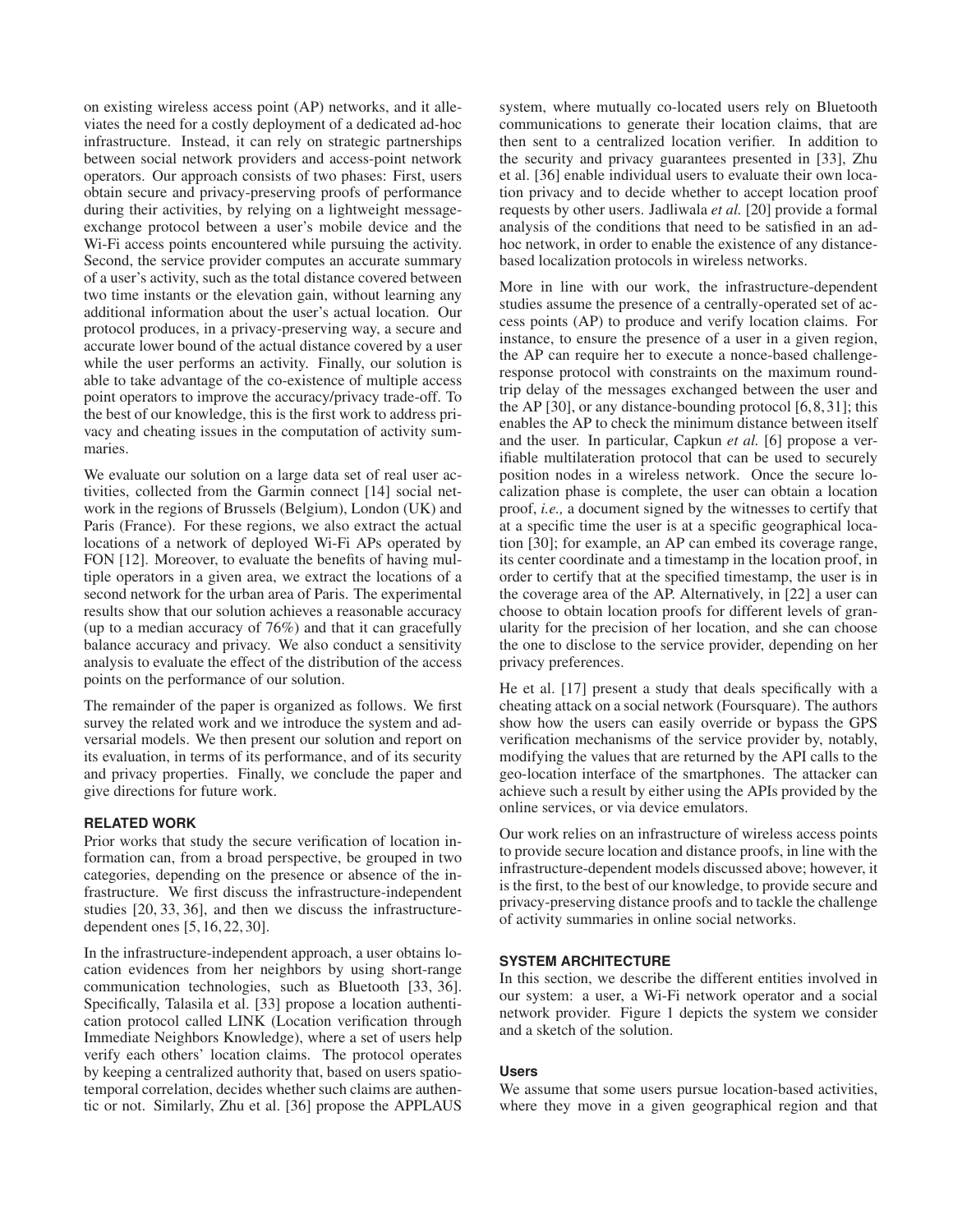they want to obtain statistics or summaries of their activities. These users are equipped with GPS- and WiFi-enabled devices and have sporadic Internet connectivity (at least at some point in time before and after the activity). Therefore, they can locate themselves and communicate with nearby Wi-Fi access-points (*i.e.,* exchange simple messages in an ad-hoc fashion; they do not need to establish a conventional Wi-Fi connection or to connect to the Internet through the APs). We assume a unit-disc model for Wi-Fi communications, in which a user and an AP can communicate only if the distance between them is lower than a given radius  $R$ , which is constant across all users and all APs. In particular, we assume that users cannot violate this model by, for example, increasing the transmission power of their devices. We assume that users can obtain random identifiers (or pseudonyms) from the online service provider and that they can use such pseudonyms to protect their privacy while pursuing their activities. A pseudonym contains a public/private key pair, generated with a public-key encryption scheme, *e.g.,* [10, 29]. We assume that users do not give their pseudonyms to other users (this can be enforced by embedding sensitive or critical information about the users in their pseudonyms, such as tokens that enable the users to reset their passwords). Finally, we assume that direct Wi-Fi connections have communication delays much smaller than cellular Internet connections, thus allowing us to prevent proxy/relay attacks [17] by using delay-based challenge-response mechanisms.

Users might be tempted to cheat by reporting locations that are different from their actual locations, in order to unduly brag about their performance or obtain rewards. To do so, users can, for instance, forge messages or reuse messages they, or their friends, obtained in the past.

# **Wi-Fi AP Network Operator**

We assume the existence of one or multiple Wi-Fi network operators and that each operator controls a set of fixed Wi-Fi APs deployed in the regions where the users pursue their activities. Each AP is aware of its geographic position and of its communication radius. We assume that the APs have synchronized clocks (*i.e.,* within a few hundreds of milliseconds, which can be achieved with *e.g.,* the NTP [25]) and that they are able to compute public-key cryptographic operations. In particular, we assume that the APs from a same network operator share a public/private group key pair  $(GK_{\text{pub}}, GK_{\text{priv}})$ , where  $GK_{pub}$  is known by the users and the service provider, whereas  $\tilde{G}K_{\text{priv}}$  is only known to the APs.

The access point operators are interested in tracking the users' locations, based on the information obtained by all of their APs. They are assumed to be *honest-but-curious*, meaning that they do not deviate from the protocol specified in our solution but they simply analyze the information they collect while executing the protocol. We further assume that network operators do not collude with each other and that they do not collude with the social network provider.

#### **Social Network Provider**

We assume that there is a social network provider that offers activity summaries and sharing services for its users. The provider is able to generate sets of pseudonyms for its users, by using a suitable public-key encryption scheme. Moreover, it is able to verify the authenticity of messages signed with the network operators' group keys. Like the network operators, the social network provider is interested in the users' locations and it is assumed to be *honest-but-curious*.

# **SOLUTION**

In this section, we present our approach for the secure and privacy-preserving activity summaries. First, we give a highlevel overview of our solution and define the main operations it involves. Subsequently, we provide a detailed description of each of the aforementioned operations. Figure 1 shows an overview of the solution and the different operations involved.

### **Overview**

From a general perspective, our solution operates as follows. As a user pursues her location-based activity, she moves and communicates (through her smartphone) with the wireless access points located along her route (and in her communication range) to obtain *location proofs* (LP). A location proof is a digitally signed message, delivered by an access point, that certifies that the user is, at a given time  $t$ , in a given range of an access point that is located at a given position  $(x, y)$ .<sup>2</sup> The times/positions at which users request such location proofs are determined by a *sampling algorithm*. 3

A user employs different pseudonyms (provided to her beforehand by the service provider) when communicating with the access points. The different location proofs obtained by a user (from different access points) in a short interval of time are *aligned in time* and *combined* into a more precise location proof by using intersection techniques. To obtain an *activity proof*, a user provides pairs of consecutive precise location proofs to an access point; more specifically, she obtains a *distance proof* (DP) and/or an *elevation proof* (EP). The activity proofs that the user obtains are free from location information, as they do not include information about where the activity was pursued but only about the distance or elevation. Such proofs are digitally signed messages that certify that a user achieved (at least) one given performance during a given time span, *e.g.,* that she ran at least 1 km between 3:02pm and 3:08pm on March 19th. Finally, a user sends all the activity proofs she collected, while pursuing her activity, to the social network provider that performs the adequate verifications; if the verifications are successful, the provider combines the proofs into an activity summary that it publishes on the user's profile.

In terms of privacy, the use of pseudonyms protects users' locations (unlinkability of activity proofs) with respect to the access point operators; the lack of location information in activity proofs provides protection with respect to the social network provider. Finally, the use of digital signatures and

 $2$ Throughout the paper, we use an equi-rectangular projection to map the latitude and longitude of the locations to a Cartesian coordinate system, in which the Euclidean distance between two points is a good approximation of the Haversine distance between the corresponding locations.

 $3$ For the sake of clarity, we describe the sampling algorithm after the location and activity proofs.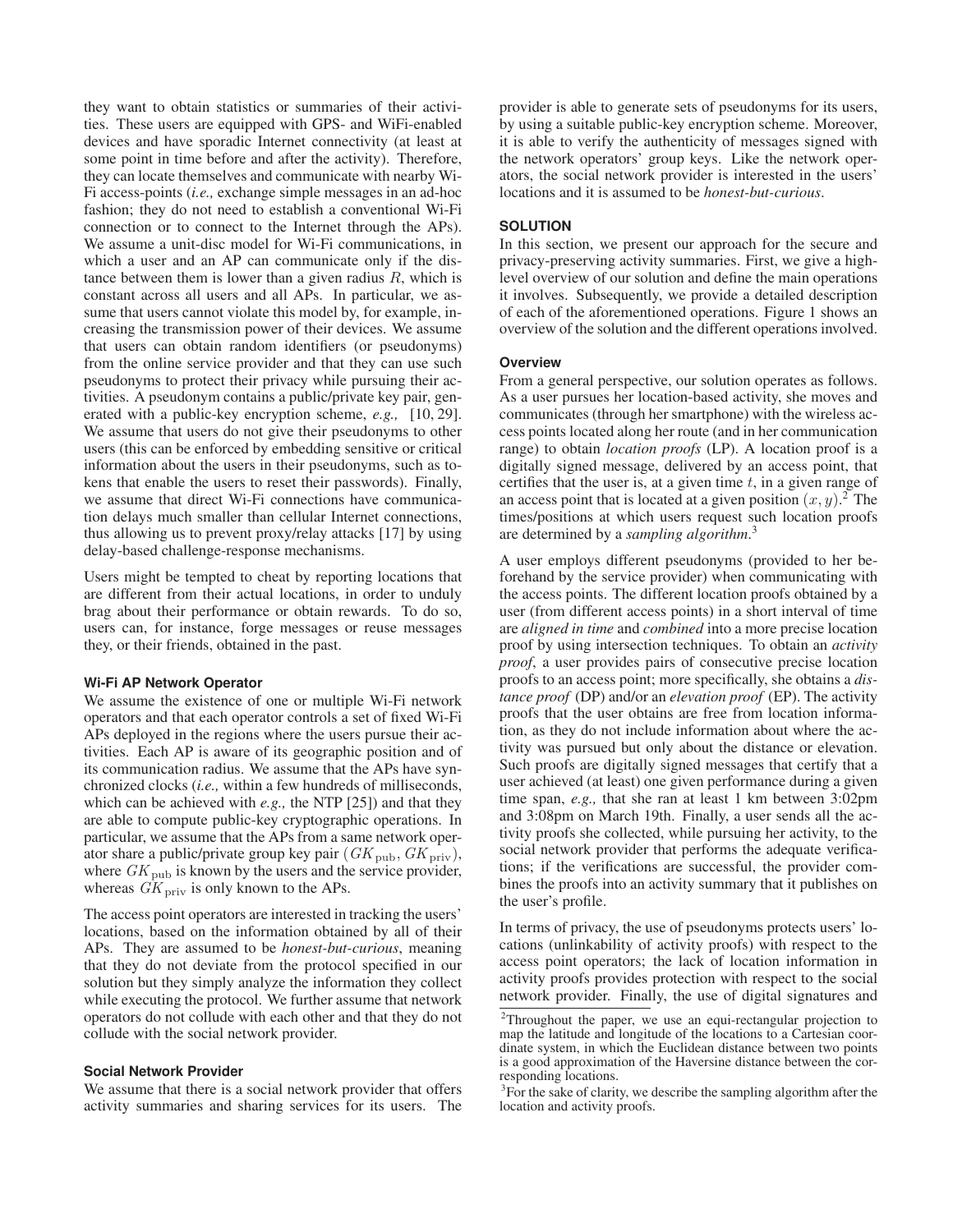

Figure 1: System architecture of the proposed solution. A user first obtains a set of pseudonyms  $\{p_1, \ldots, p_K\}$  from the social network provider. Then, while performing a location-based activity along the dotted trajectory, she sporadically requests location proofs (LP) at times  $t_i$ , using pseudonyms  $p_i$ , to the APs encountered along the trajectory. By using the LPs, the APs compute, and deliver to the user, distance proofs for the different time intervals. The user finally sends the distance proofs to the social network provider that combines them and publishes the summary on her profile.

pseudonyms, combined with the fact that the activity proofs are lower bounds of the user's actual performance, provides security properties with respect to dishonest users.

# **Location Proofs**

At each sampling time  $t_i$  (determined by the sampling algorithm described below), a user begins to collect location proofs from the APs in her communication range. To do so, she periodically broadcasts (during a short time interval starting at  $t_i$ ) location-proof requests that contain one of her pseudonyms P. Note that a different pseudonym is used for each sampling time. All the APs in her communication range send back messages that contain the pseudonym P, a timestamp t (*i.e.,* the time at which the request is processed by the AP) and their coordinates  $(x, y)$  digitally signed with the private group key  $GK<sub>priv</sub>$ , namely a location proof LP =  $\text{sig}_{GK_{\text{priv}}}$ { $P, t, (x, y)$ }. We denote by  $LP_{i,j} = \{P_i, t_{i,j}, (x_{i,j}, y_{i,j})\}$  the j-th location proof collected at sampling time  $t_i$  (we omit the signature for the sake of readability). As the communication and processing delays differ from one AP to another, the location proofs collected from different APs at a same sampling time have different timestamps. Under the unit-disc communication model (with radius  $R$ ), such a location proof certifies that, at time  $t$ , the user is at a distance of at most  $R$  to the AP that issues the location proof. In other words, it certifies that the user is in a disc of radius R, centered at the point of coordinate  $(x, y)$ . We denote such a disc by  $\mathcal{C}((x, y), R)$ .

#### **Activity Proofs**

To obtain an activity proof (*i.e.,* a distance proof or an elevation proof), a user sends to any AP (whenever she needs it) the location proofs she collected at two consecutive sampling times  $t_i$  and  $t_{i+1}$ . The contacted AP first combines the different location proofs, collected at each of the two sampling times, into more precise location proofs, by aligning them in time and intersecting them. As these location proofs have different timestamps, the first step of the combination consists in aligning the different location proofs as follows. Assuming the speed at which users move is upper-bounded by a constant  $v_{\text{max}}$ , the fact that a user is at a distance at most d to an AP at time t, means that at time  $t'$ , the user is at a distance of at most  $d + v_{\text{max}} \cdot |t - t'|$  to this AP. The second step of the combination simply consists in computing the intersection of the aligned location proofs. Note that only the locations proofs with a timestamp in  $[t_i, t_i + \delta t]$  are combined. The AP determines a geographical area  $A_i$  where the user was a time  $t_i$ from the following expression

$$
A_i = \bigcap_j C((x_{i,j}, y_{i,j}), R + v_{\text{max}} \cdot |t_i - t_{i,j}|)
$$
 (1)

The AP repeats the same operation for the location proofs obtained at sample time  $i + 1$ .

The activity proofs are computed from a lower bound of a user's performance. As for distance proofs, knowing that a user was in an area  $A_i$  at time  $t_i$  and in an area  $A_{i+1}$  at time  $t_{i+1}$ , the distance  $d_i$  between  $A_i$  and  $A_{i+1}$  (*i.e.*, the minimum of the distances between any point in  $A_i$  and any point in  $A_{i+1}$ , *i.e.*, a straight line<sup>4</sup>) constitutes a lower bound of the distance covered by a user during the time interval  $[t_i, t_{i+1}]$ . More specifically, using the Euclidean distance, we have

$$
d_i = \min_{\substack{(x, y) \in A_i \\ (x', y') \in A_{i+1}}} \sqrt{(x - x')^2 + (y - y')^2} \tag{2}
$$

A tight approximation of  $d_i$  can be obtained by using a nonlinear optimization toolbox such as IPOPT [19].

With respect to the elevation proofs, the following expression gives a lower bound of the cumulative elevation gain<sup>5</sup>

<sup>&</sup>lt;sup>4</sup>Note that we could achieve more realistic and tighter lower bounds by taking into account features of the map, *e.g.,* obstacles such as rivers or walls.

<sup>&</sup>lt;sup>5</sup>Note that the elevation loss can be computed by following the same line of reasoning.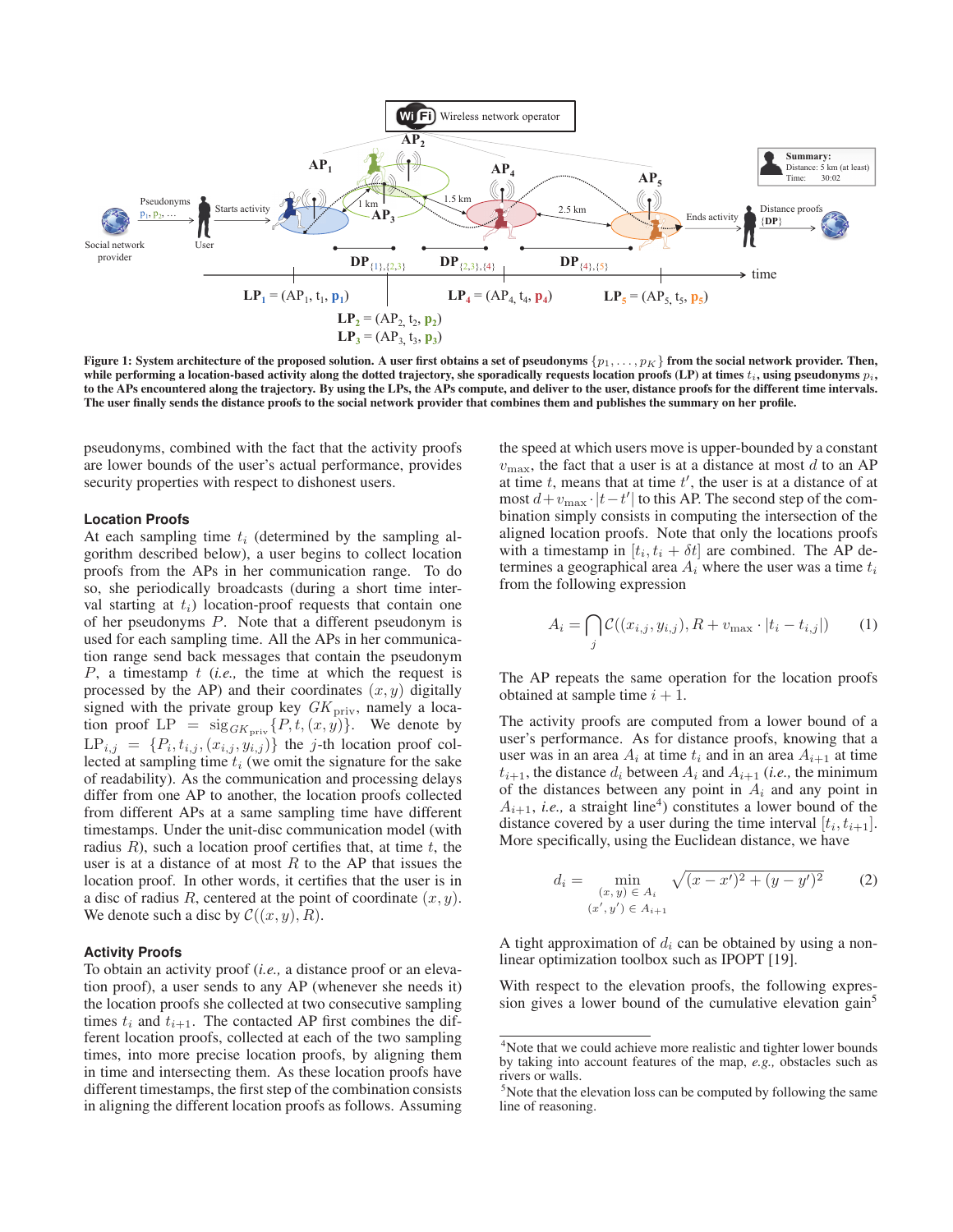achieved by a user during the time interval  $[t_i, t_{i+1}]$ .

$$
e_i = \min_{\substack{(x, y) \in A_i \\ (x', y') \in A_{i+1}}} (\max(0, z(x', y') - z(x, y))) \quad (3)
$$

where  $z(\cdot, \cdot)$  denotes the elevation of the point of coordinate  $(x, y)$ . Note that the "max" operator is used here in order to account for only *positive* elevation gains. Unlike for the lower bound of the covered distance, we compute the lower bound of the elevation gain analytically:  $e_i$  =  $\max (0, \min_{(x,y)\in A_{i+1}} z(x,y) - \max_{(x,y)\in A_i} z(x,y)).$  Figure 2 illustrates the stages of the generation of activity proofs.

Finally, the access point generates an activity proof  $\text{sig}_{GK_{\text{priv}}} \{d_i, e_i, [t_i, t_{i+1}], \{P_i, P_{i+1}\}\}\$  and sends it back.

# **Activity Summary**

To publish an activity summary on her profile, a user uploads her collected activity proofs to the social network service provider. In turn, the provider checks that (1) the signatures of the activity proofs are valid (using the public group keys of the APs), that (2) all the pseudonyms that appear in the activity proofs indeed belong to the user and that (3) the time intervals of the activity proofs do not overlap (otherwise the distance covered in the time overlap would be counted twice, hence violating the lower-bound property of the summary). If this is the case, the social network provider simply sums the distances (or the elevation gains) from the activity proofs and adds the resulting summary to the user's profile.



Figure 2: Computation of distance and elevation proofs. The shaded areas correspond to the intersections of the location proofs obtained at the same sampling time. The 3D plots show the elevation profiles of the shaded areas, based on which the lower-bound of the elevation gains are computed.

#### **Sampling Algorithms**

We now describe our sampling algorithm. The sampling algorithm determines the times/positions (namely the sampling times/points) at which the user requests location proofs from the APs in her communication range. The general objective of the sampling algorithm is to achieve a high accuracy (*i.e.,* tight lower-bounds) and a high level of privacy.

We distinguish between two cases: the case where a user knows beforehand the path of the activity she is about to start, namely *planned sampling*, and the case where she does not, namely *unplanned sampling*. In both cases, the sampling algorithm knows the locations of the APs. Planned sampling corresponds to the quite common situation where a user records the set of her preferred paths and of her past activities. Such a feature is commonly implemented in activity tracker applications (including Garmin's) in order to enable users to *compete* against their own previous performance. For instance, the activity tracker application indicates to the user whether she is late or in advance, compared to her best performance. With planned sampling, the sampling points are determined before the user starts the activity with the full knowledge of the path, thus yielding potentially better results. We now describe both variants of the algorithm, considering at first the case of one single AP operator, and subsequently multiple such operators.

We focus on the case of distance  $\text{proofs}^6$ . The planned and unplanned versions of the algorithm share a common design rationale: (1) limit the discrepancies between the actual path and the lower-bounds, by requesting location proofs where the direction of the path changes significantly; and (2) enforce a silence period after requesting certain location proofs, in order to achieve unlinkability of successive activity proofs.

### *Silence periods*

To highlight the importance of silence periods, consider a user who collects three location proofs at three successive sampling times (with pseudonyms  $P_1$ ,  $P_2$  and  $P_3$ ). If she requests a distance proof for the time interval between the first two locations proofs and another distance proof for the time interval between the last two, the AP operator can link the three location proofs (as it knows that  $\overline{P}_1$  and  $\overline{P}_2$  belong to the same user and so do  $P_2$  and  $P_3$ ) and thus track the user despite the use of pseudonyms. To circumvent this issue, a user requests an additional location proof some time after she requests the second location proof, leaving her with four locations proofs. The time between the second and the third (*i.e.,* the additional) location proofs is called a *silence period*. Finally, the user requests distance proofs only for the time intervals between the first and the second and between the third and the forth location proofs. The distance covered between the second and the third location proofs is not counted in the user's activity summary. The user repeats this process throughout her activity, as depicted in Figure 3. The duration  $\Delta T$  of the silence period<sup>7</sup> is a parameter of the system that enables users to balance their accuracy of the activity summaries and their privacy: Short silence periods yield highaccuracy activity summaries (as the distances covered during the silence periods, which are not counted in the activity summary, are small) but provide low privacy guaranties (as the AP operators can link with high confidence two successive activity proofs because the time interval between them is short). Conversely, long silence periods yield low-accuracy activity summaries and provide high privacy guaranties.

<sup>&</sup>lt;sup>6</sup>The problem is simpler for elevation proofs, as the optimal sampling strategy simply consists in requesting location proofs at the points where the elevation is a locally minimal/maximal.

 $7$ In practice, the length of the silence period is a random variable of mean  $\Delta T$  (*e.g.*, drawn for the uniform distribution on  $[0.5\Delta T, 1.5\Delta T]$ ) in order to prevent an AP operator from linking two distance proofs based on the time elapsed between them.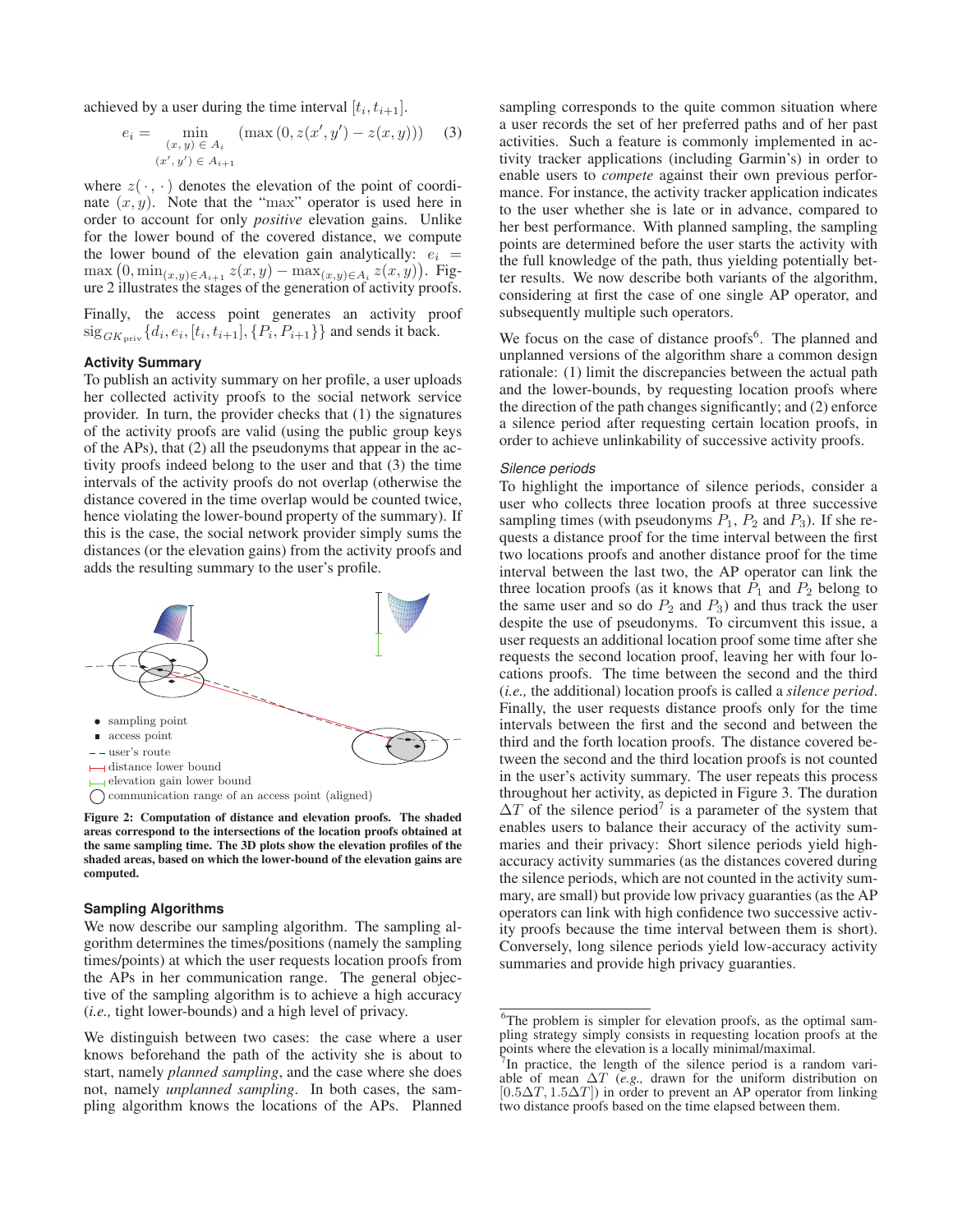

Figure 3: Silence period. By implementing a silence period between every pair of successive distance proofs (*i.e.,* not requesting a distance proof for this period), a user reduces the risk of her distance proofs being linked by the access point, hence protecting her privacy.

#### *Multiple access point operators*

In the case where multiple AP operators are involved, the silence periods are not always needed: By requesting successive distance proofs from different operators (assumed to not collude with each other), a user does not need to wait for ΔT seconds (*i.e.,* implement a silence period) to reduce the risks of linking her distance proofs. At every sample point, a user requests location proofs from the APs of all the operators. Then, for each interval between two successive sampling points, she determines which operator would provide the largest distance proof, by computing locally the lowerbound distance for her location proofs, and she requests a distance proof from an AP that belongs to this operator. To protect her privacy, a user never requests two successive distance proofs from the same operator, unless she implements a silence period. With two operators, a user alternatively requests distance proofs from each of the two (see Figure 4).



Figure 4: Case of multiple access point operators (Operator 1 in blue and Operator 2 in red). At every sampling point, a user requests location proofs from both operators. Then, she requests distance proofs alternatively from different operators to reduce the risk of linking the distance proofs she collects without reducing the accuracy of her activity summary (unlike when implementing silence periods).

For the sake of simplicity, we now describe the planned and unplanned sampling algorithms without silence periods, in the case of a single access point operator.

# *Planned sampling*

As the path and the location of the access points are known to the algorithm, a user can determine in advance the location proofs she can collect (and the resulting areas  $\{A_i\}$ , as defined in Eq. (1)) at all the points on the path. We sample regularly on the path (*e.g.,* every 10 m) and process each sample in a greedy fashion. The first two points of the path are, by default, sampling points. We iterate on the points of the path, starting at the third one. We process point i as follows:  $(1)$  We add point  $i$  to the set of sampling points, and  $(2)$  we remove the last recently added sampling point, if this yields a larger lower-bound distance. Algorithm 1 embodies a pseudo-code version of the planned sampling algorithm, where  $A(p)$  denotes the area resulting from the combination of the locations proofs the users collects at a point p and  $d(\cdot, \cdot)$  denotes the minimum distance between two such areas.

In practice, a user would not follow the exact same path that she previously followed. Therefore, the algorithm determines sampling points based on the previously recorded path and the user requests location proofs when she reaches the *vicinity* of a pre-determined sampling point (*e.g.,* within 20 m).

Algorithm 1 Planned sampling algorithm.

| <b>Input:</b> $(p_1, \ldots, p_n)$<br>Output: $S$<br>1: $a \leftarrow 1$<br>$2: b \leftarrow 2$<br>$3: S \leftarrow \{a, b\}$<br>4: for $i=3$ to n do<br>if $d(A(p_a), A(p_i)) > d(A(p_a), A(p_b)) + d(A(p_b), A(p_i))$ then<br>5:<br>6:<br>$S \leftarrow S - \{b\}$<br>7:<br>else<br>8:<br>$a \leftarrow b$<br>9:<br>end if<br>10:<br>$S \leftarrow S \cup \{i\}$<br>11:<br>$b \leftarrow i$<br>$12:$ end for |                                                           |
|----------------------------------------------------------------------------------------------------------------------------------------------------------------------------------------------------------------------------------------------------------------------------------------------------------------------------------------------------------------------------------------------------------------|-----------------------------------------------------------|
|                                                                                                                                                                                                                                                                                                                                                                                                                | $\triangleright$ Sequence of points on the path           |
|                                                                                                                                                                                                                                                                                                                                                                                                                | $\triangleright$ Set of sampling points                   |
|                                                                                                                                                                                                                                                                                                                                                                                                                | $\triangleright$ Index of the next-to-last sampling point |
|                                                                                                                                                                                                                                                                                                                                                                                                                | $\triangleright$ Index of the last sampling point         |
|                                                                                                                                                                                                                                                                                                                                                                                                                |                                                           |
|                                                                                                                                                                                                                                                                                                                                                                                                                |                                                           |
|                                                                                                                                                                                                                                                                                                                                                                                                                |                                                           |
|                                                                                                                                                                                                                                                                                                                                                                                                                |                                                           |
|                                                                                                                                                                                                                                                                                                                                                                                                                |                                                           |
|                                                                                                                                                                                                                                                                                                                                                                                                                |                                                           |
|                                                                                                                                                                                                                                                                                                                                                                                                                |                                                           |
|                                                                                                                                                                                                                                                                                                                                                                                                                |                                                           |
|                                                                                                                                                                                                                                                                                                                                                                                                                |                                                           |
|                                                                                                                                                                                                                                                                                                                                                                                                                |                                                           |

### *Unplanned sampling*

In the unplanned version, only the current and past positions of the user are known to the algorithm. A users first collects location proofs at the starting point of her activity (*e.g.,* when she presses the "start" button on her mobile device). As the user pursues her activity, the algorithm periodically determines whether location proofs should be requested. To do so, the algorithm compares the actual distance covered since the last sampling point with the straight-line distance between the last sampling point and the current position. If the difference between the two distances is higher than a threshold, the algorithm triggers the collection of location proofs. To limit the rate at which location proofs are collected, we impose a minimal distance between two sampling points.

#### **Summary**

In this section, we have presented a solution for providing secure and privacy-preserving activity summaries, and we have described the operations it involves. The inaccuracy of the activity summaries, defined as the difference between the lower bounds and the actual values, produced by our solution are due to the fact that (1) the distances covered inside the areas  ${A<sub>i</sub>}$ , as well as the distances covered during the silence periods, are not counted, and (2) the paths taken by the users between two areas are approximated with a straight line. We report on the evaluation of the accuracy of our solution in the next section. The security and the privacy properties of our solution are provided by the use of pseudonyms and cryptographic techniques, by the aggregation and sanitization of data (w.r.t. location information), and by the silence periods. We discuss this in the "Security and Privacy Analysis" section.

## **PERFORMANCE EVALUATION**

We evaluate the performance of our solution on real traces of users' activities from Garmin Connect [14], pursued in cities where wireless access-point networks are deployed by the FON operator [12] (and possibly Free [13]). We consider scenarios where mobile users, equipped with Wi-Fi enabled devices, want to report the cumulative elevation gain and the total distance covered during their activities (*e.g.,* running,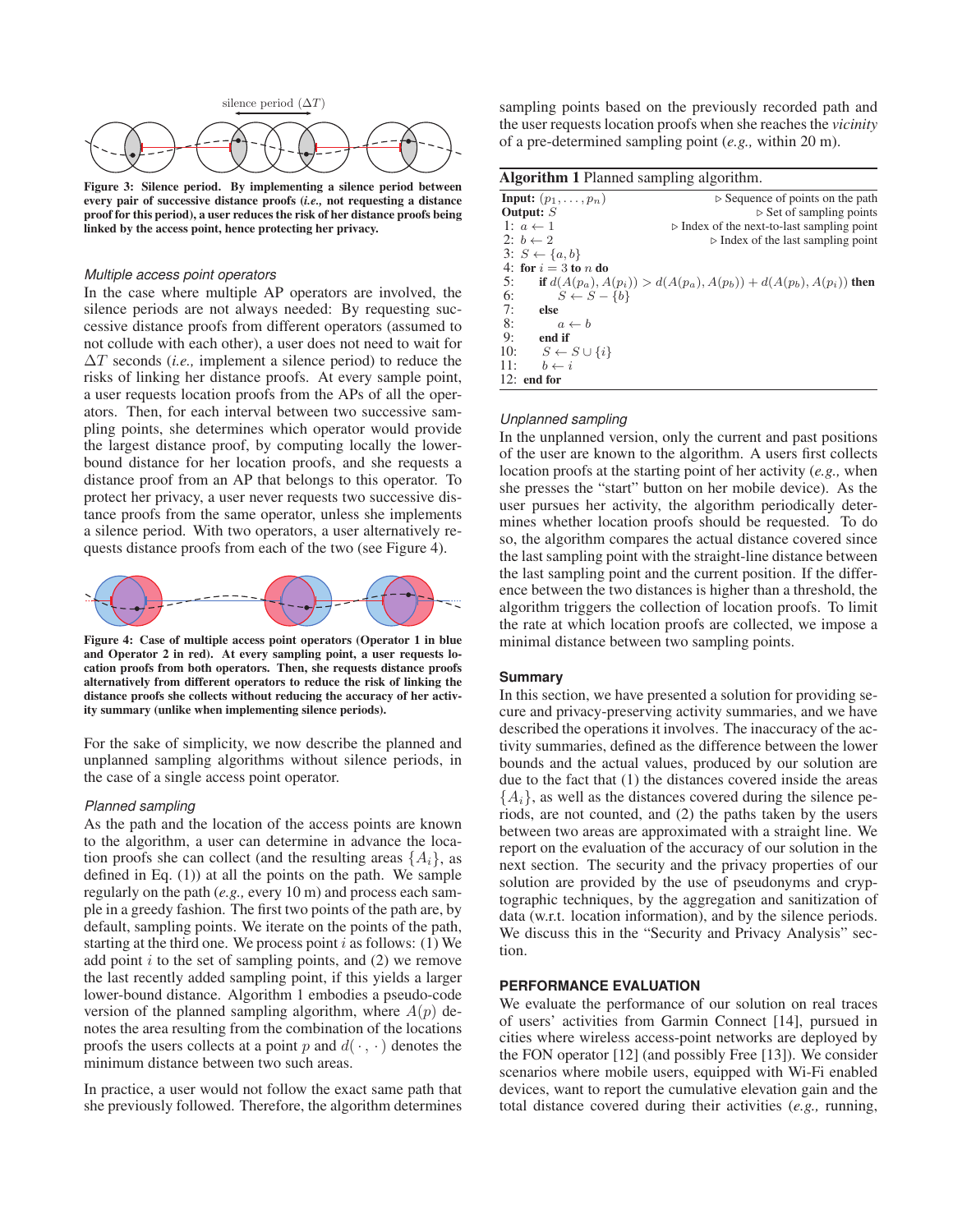

Figure 5: Heat-maps of the densities of FON access points (top row) and of Garmin Connect activities (bottom row) in (a) Brussels, (b) London, and (c) Paris. Note that, for the sake of presentation, the color range differs from one map to another.

biking). We focus our evaluation on three geographical areas that correspond to the cities of Brussels, London and Paris respectively.

## **Data Sets**

To evaluate our solution, we collected data sets of AP locations and activities and we relied on the Google Elevation API. Table 2 contains statistics about the (filtered) data sets.

# *Wi-Fi access points*

In late 2013, we collected the geographic coordinates of the Wi-Fi access points from the FON community network in the region of Brussels, London and Paris. FON is a large community network with more than 12 million hotspots worldwide, most of them located in western Europe. FON achieves very high coverage in urban areas (up to  $2,500 \text{ AP/km}^2$ ) through strategic partnerships with local ISPs (*e.g.,* Belgacom, British Telecom, SFR): The routers of the ISPs' subscribers, provided by the partner ISP, act as FON hotspots. As ISPs hold total control over the routers of their subscribers (through automatic firmware updates), they could easily implement and deploy our solution. Overall, we obtained the locations of 92,280 unique  $APs^8$  in Brussels, 39,776 unique  $APs$  in London, and 87,521 unique APs in Paris. In order to evaluate our solution with multiple AP network operators (used jointly as described in the previous section), we also collected the geographic coordinates of the Wi-Fi APs from the Free community network. Free is a major French national ISP that offers community network features based on the routers of its subscribers. We obtained the locations of 60,280 unique

APs from Free in Paris, which correspond to a density of  $445\pm381$  AP/km<sup>2</sup>. Figure 5 (top) depicts the heat-maps of the densities of FON APs. We can observe that the density of APs is low in regions corresponding to rivers, cemeteries, parks, highways and railways; this is due to the community nature of the FON network (*i.e.,* APs are in residential areas).

#### *Activities*

In early 2014, we collected activity information from Garmin Connect, an online service where users can upload, and share, information about their location-based activities, including the type of activity (*e.g.,* running, biking) and the path of the activity (in the form of time-coordinates samples). We collected *running* activities and we computed, for each of them, the duration, the length and the cumulative elevation gain of the path, the inter-sample times, and the density of APs along the path (*i.e.,* the number of APs met along the path, assuming a unit-disc communication model with a radius  $R = 25$ meters, normalized by the length of the path). For each activity, we divided its path in chunks of 500 m, and we determine for each chunk whether it is covered by at least one AP (*i.e.,* it intersects with the communication range of at least one AP). This metric is crucial for our solution to work because a high proportion of covered chunks ensures that users will be able to collect location proofs, and thus distance proofs. To exclude clear outliers or activities that are not covered by a minimal number of APs from our data set, we filtered out activities that (1) last less than 10 minutes or more than 4 hours, or  $(2)$  are shorter than 2 km or longer than 45 km, or (3) have a gap of more than 10 minutes between two samples, or (4) have less than 4 AP/km along their paths, or (6) have less than 20% of covered chunks. In the remainder of the paper, we consider only the activities that pass the aforemen-

<sup>&</sup>lt;sup>8</sup>We filtered out duplicated APs (that either have the same identifier or the exact same coordinates as another AP).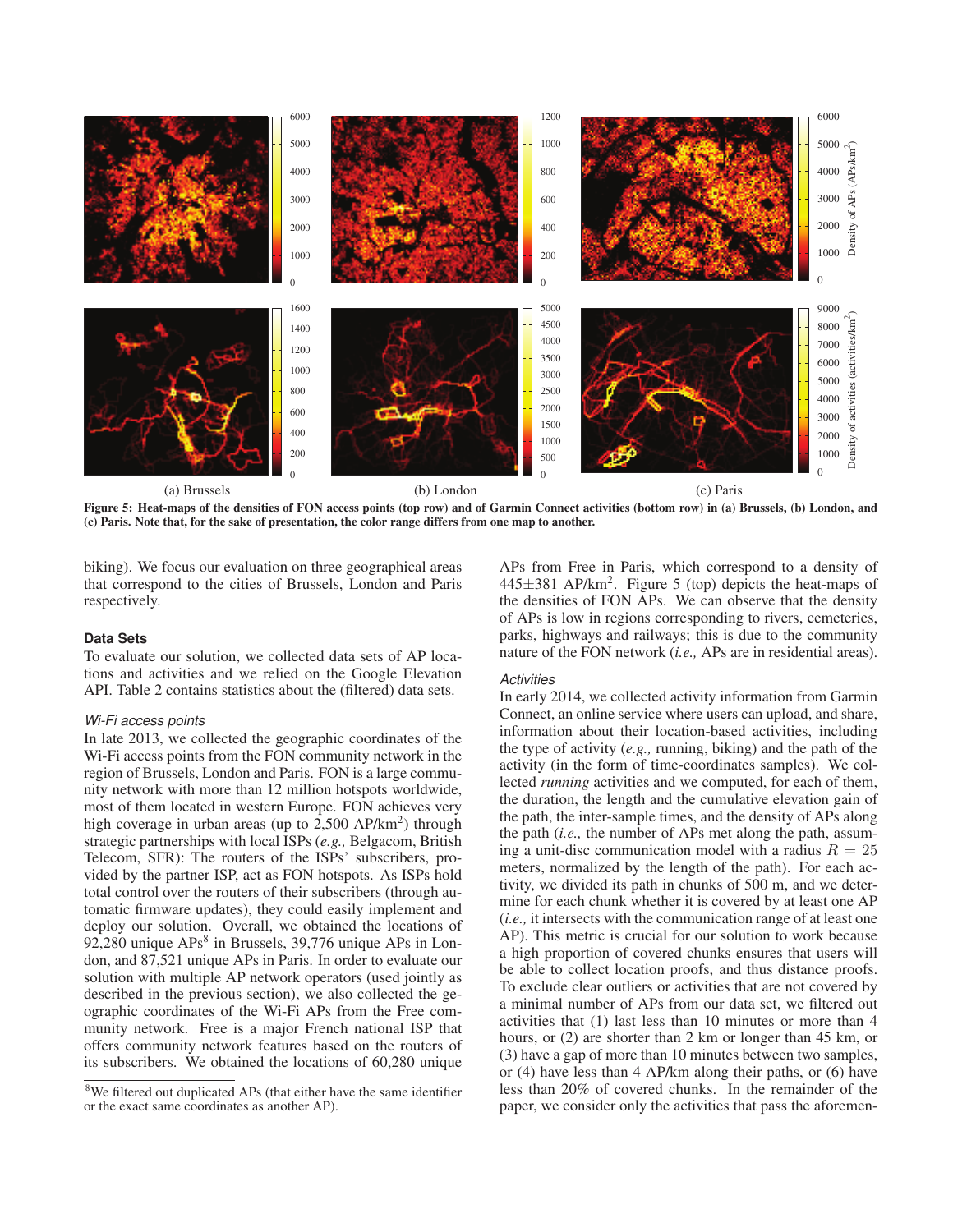

Figure 6: Experimental CDF of the (a) duration, (b) length, (c) elevation gain (d) density of AP (along the activity) and (e) proportion of covered chunks, among the activities from the Garmin data set.

tioned filters (*i.e.,* the *filtered data sets*). Table 1 summarizes the different filters applied to our raw data set.

|                                                                  | Filter                |
|------------------------------------------------------------------|-----------------------|
| Duration                                                         | $<$ 10 min or $>$ 4 h |
| Length                                                           | $<$ 2 km or $>$ 45 km |
| Inter-sample times                                               | $>10$ min             |
| Density of AP along activities $\langle 4 \text{ AP/km} \rangle$ |                       |
| Proportion of covered chunks $\langle 20\% \rangle$              |                       |

Table 1: Summary of the filters applied to our activity data set.

Figure 6 shows the experimental cumulative distribution functions of the main characteristics of the activities used in our evaluation; and Figure 5 (bottom) depicts the heat-maps of the densities of activities (*i.e.,* the number of distinct activities that cross a given area of the map). It can be observed that many activities take place in parks, where the density of APs is relatively low. In the filtered data set, we observed a median inter-sample time of 3-4 seconds (which correspond to 7-11 meters).

Table 2 summarizes some relevant statistics on the filtered data. It can be observed that the density of APs is lower in London but that they are more uniformly spread, especially along activities (as illustrated by the relatively small standard deviation compared to Brussels and Paris). Consequently, the number of covered chunks is higher in London, thus letting us anticipate better results for our solution.

## *Elevation*

In order to determine the minimum and maximum elevation of a given region, typically the intersection of discs centered at the AP locations (as required in our solution to compute lower-bounds of the elevation gains), we rely on the Google Elevation API: We pick, uniformly at random, 20 locations inside the region of interest, we query their elevation, and we compute the minimum and maximum values. We also use this API to compute the cumulative elevation gains of the activities extracted from Garmin Connect.

### **Methodology**

We implement our solution in a simulator and evaluate its performance for the activities from the Garmin Connect data set, with the access-point networks from the FON and Free data sets (under the unit-disc communication model with a radius

|                                                                                        | <b>Brussels</b> | London                                          | Paris  |
|----------------------------------------------------------------------------------------|-----------------|-------------------------------------------------|--------|
| Number of AP                                                                           | 92,280          | 39,776                                          | 87.521 |
| Number of activities                                                                   | 107             | 294                                             | 437    |
| Density of AP $AP/km2$ )                                                               |                 | $401\pm569$ $109\pm96.6$ $646\pm686$            |        |
| Density of AP along activities (AP/km) $17.1 \pm 12.0$ 5.99 $\pm 1.67$ 23.8 $\pm 18.6$ |                 |                                                 |        |
| Proportion of covered chunks $(\%)$                                                    |                 | $63.9 \pm 20.0$ $83.0 \pm 15.0$ $77.7 \pm 23.5$ |        |

Table 2: Summary of the statistics of the filtered data sets (FON and Garmin Connect) used in the evaluation (mean and standard deviation).

of 25 meters). For each activity, we simulate the execution of our solution in different scenarios: with one or multiple access-point network operators, with the planned/unplanned sampling algorithm, and for different values of the parameters (such as the duration  $\Delta T$  of the silence periods). For each such setting, we compute the corresponding activity summary. We measure the performance of our solution in terms of the *accuracy* of an activity summary: the ratio between the distance (resp. elevation) in the summary and the actual distance (resp. elevation) covered by the user during her activity. As the summaries are lower bounds of the actual user performance, the accuracy is between 0 and 100%. We only report on the evaluation of the accuracy of distance summaries.

# **Results**

First, we look at the absolute performance of our solution in different settings. Figure 8 shows a box-plot representation (first quartile, median, third quartile, and outliers) of the accuracy of our solution in the (a) planned and (b) unplanned cases, in the cities of Brussels, London and Paris, for various durations of the silence periods. In the case of Paris, we also evaluate our solution with two access point operators (Free and FON). Overall, our solution achieves good performance: up to a median accuracy of 75.6% (Paris, 1 operator, planned sampling,  $\Delta T = 0$ ). This value drops to 68.7% when unplanned sampling is used. It can be observed that, as expected, the planned sampling algorithm yields consistently better results than the unplanned algorithm, and that the accuracy decreases with the duration of the silence period. In the case of two operators (in Paris), it can be observed that the accuracy is only slightly better (75.9%) compared to the scenario with a single operator, when the duration of the silence period is set to 0. This is because a user can optimize the lengths of her distance proofs between the two operators. Moreover, the (negative) effect of the duration of the silence periods on the accuracy is substantially lower in the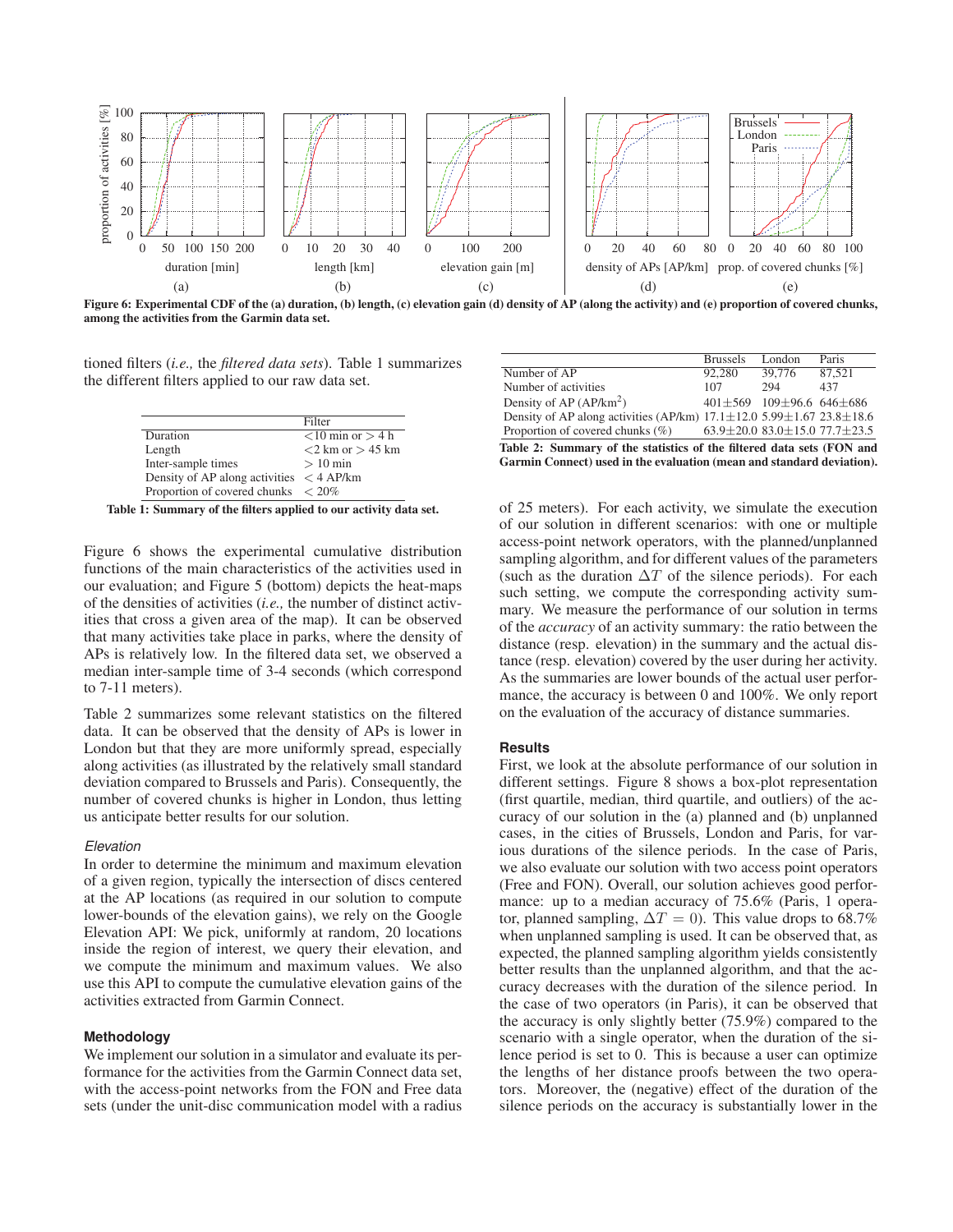

Figure 7: Sensitivity analysis of the accuracy, with respect to the density of access point along the activities (top) and to the proportion of covered chunks (bottom). The planned sampling algorithm was used, with silence periods of  $\Delta T = 60$  s. Note that in London, all activities have a density  $\leq$  20 AP/km.

case of two operators (68.9% for the case of two operators vs. 44.6% for the case of a single operator, with planned sampling and  $\Delta T$ =180 s). This is because silence periods are less frequently needed in such a scenario, *i.e.,* only when a user requests a distance proof from an operator and cannot find any access points belonging to the other operator for the subsequent distance proof). Finally, the performances are quite similar across the different cities; with a slight advantage for London, which has a higher proportion of covered chunks. This confirms our intuition and suggests that the performance of our solution increases with the proportion of covered chunks.



Figure 8: Accuracy of the distance summaries, with the (a) planned and (b) unplanned sampling algorithm, for different values of the duration of the silence periods, with the FON network (+ Free for Paris 2 Op.).

To further study the sensitivity of our solution to the density and the distribution of the access points (as captured by the number of AP/km and the proportion of covered chunks, respectively), we split the activities in three buckets, based on the values of these two metrics, and we plot the experimental cumulative density functions of the accuracy in each of these

buckets. Activities with a low density of AP and/or a low proportion of covered chunks typically correspond to those that are located in parks; thus they do not really match our target context, *i.e.,* urban areas. In the case of two operators, we only consider the values of the metrics with respect to FON.

The results are depicted in Figure 7, with planned sampling and  $\Delta T = 60$  s. It can be observed that the performance is substantially better for high densities and for high proportions of covered chunks, as compared to the low counterparts. In Brussels for instance, the median accuracy goes up to 64.9% for activities with high densities, whereas it is only 50.6% for all the activities. Note that even for some activities with high densities, the accuracy can be quite low (*i.e.,* <20%). We investigated this issue by manually inspecting these activities. We found that, for example, there are activities where the user first runs to a stadium through a residential area and then runs a dozen of times inside the stadium on the 400-meter running track. Because the stadium is covered by a single AP, all the chunks of the activity are covered. However, this is still not sufficient to obtain non-zero distance proofs, as all the location proofs inside the stadium are obtained from the same AP. Because the activity begins in a residential area with a high AP density, the average density over the complete activity is higher than 20 AP/km. In contrast, we observed a very good accuracy for the activities carried out along straight lines (typically streets), *e.g.,* , a polygonal chain with one or more access points at the ends of each segment.

# **SECURITY AND PRIVACY ANALYSIS**

In this section, we discuss the security and privacy properties of our mechanism, by considering three possible adversaries: the users, the service provider and the AP operator.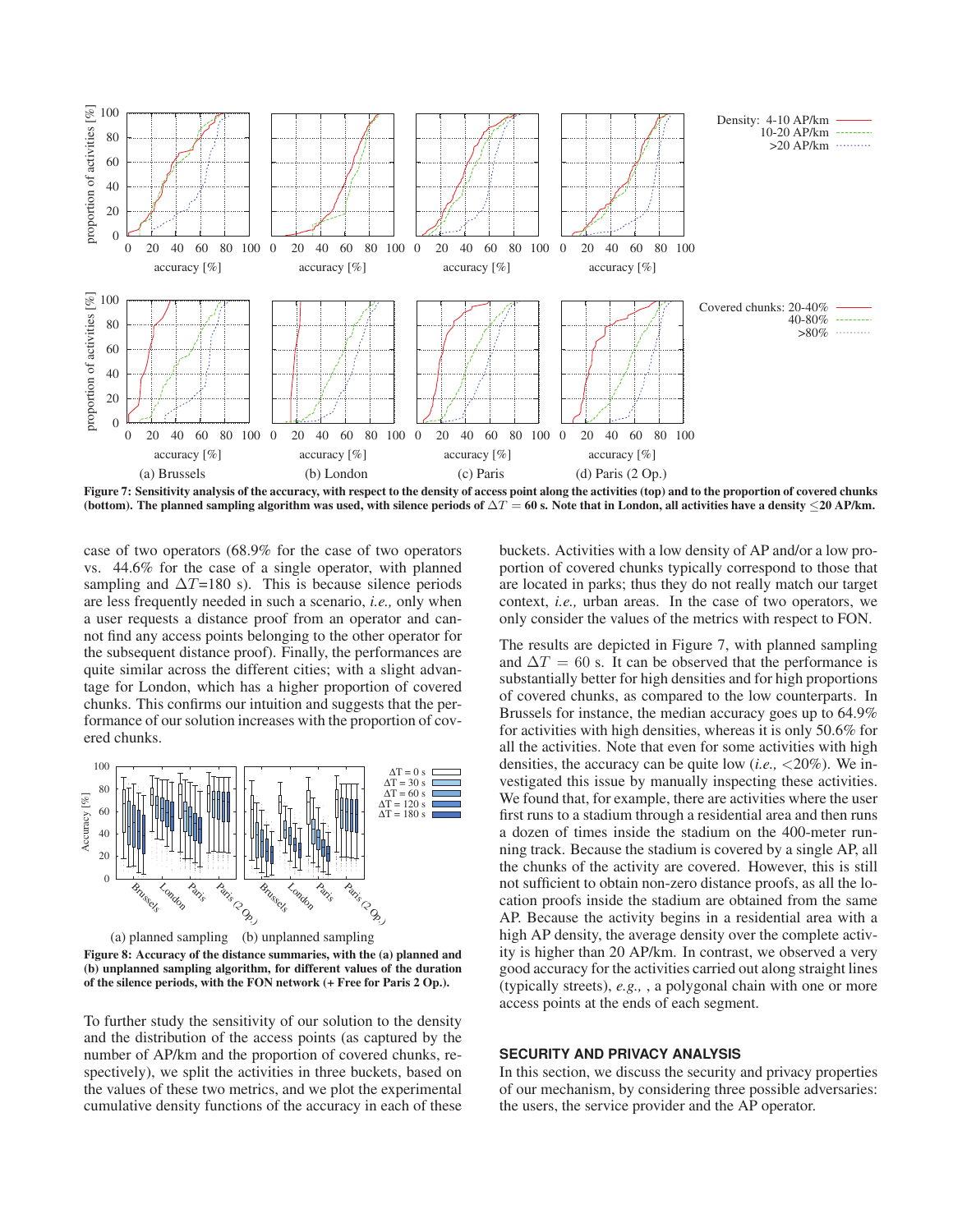### *Adversary: User*

First, we prevent users from forging location or activity proofs by using digital signatures. Moreover, valid location proofs can only be obtained if the users are in communication range with the APs. Second, proxy attacks, in which two or more users collude in order to obtain valid location proofs, can be limited by introducing constraints on the execution time of the protocol; for example, the AP operator could impose a communication delay on the Wi-Fi interface that is smaller than the one achieved by connecting through the cellular network. Third, users cannot double count some of the distances they cover because each activity proof contains the initial and final time instants. Hence, the service provider can check that they do not overlap before summing them up. Finally, the activity proofs obtained are, by design, lower-bounds of the user performance. Thus, regardless of the way users obtains and combine their location proofs, the reported summary will always be lower than their actual performance.

#### *Adversary: Service provider*

In our mechanism, the service provider has access only to location proofs and pseudonyms of the users. As location proofs do not contain any location information, the service provider cannot link the distance proofs to the actual locations. In a region covered by APs, a given distance (more precisely, its lower bound) can be attributed to many possible trajectories between any two sets of APs, hence rendering unfeasible an accurate inference of the actual locations and trajectory. Moreover, as the distance also depends on the time difference between the location proofs, attributing a single distance to a given trajectory is even more challenging.

In order to hide the time at which the distance proofs are obtained (in addition to their locations), order-preserving encryption [4] can be used. This would enable the service provider to check that the time intervals of the activity proofs are indeed disjoint, without knowing the actual time intervals, hence further protecting the privacy of the users.

# *Adversary: AP operator(s)*

To prevent the AP operator(s) from tracking the locations of the users, notably by linking activity proofs in order to reconstruct the users' trajectories, our mechanism employs both randomized pseudonyms (generated by the service provider) as well as silence periods [2]. Quantifying the locationprivacy of users when pseudonyms and silence periods are employed is a typical mix-zone problem [3]. In such situations, the location privacy of a user depends on the other users as well, where the higher the number of users is, the better their privacy is. Note that, even if no silence periods are used (in the single operator scenario), the operator can only track a user during her activity without being able to link different activities over time. Thus, this prevents the AP operator from inferring patterns from activity trajectories over time. Note that, unlike the service provider, the operators have no personal information about the users (such as their names).

# **LIMITATIONS**

Our solution has some limitations. First, the accuracy of the system heavily depends on the availability of APs, thus it

might not provide sufficient accuracy for activities in areas with sparse AP coverage, such as parks or in the wild (where people often perform their activities). Second, the users' location privacy partially relies on the silence period scheme (only in the single-operator case), which requires a high user density. Third, the non-colluding assumption for the AP operator(s) and the social network provider might not hold, given the commercial partnerships that exist between these two entities. Fourth, the system assumes a unit-disc communication model for APs, which does not hold in practice; note that this is a common assumption in urban localization, *e.g.,* [34].

## **CONCLUSION AND FUTURE WORK**

Activity-based social networks have become increasingly popular over the last few years. In their current form, such systems rely on the users' mobile devices to collect and to report the users' actual locations, while they pursue their activities. This provides neither security guarantees against cheaters, nor privacy protection against curious social network providers, thus potentially threatening their adoption.

In this paper, we have proposed a solution for providing secure and private proofs of location-based activities. Our solution relies on the existing wireless access-point networks (at the cost of only a software upgrade, hence alleviating the need for deploying ad-hoc infrastructures), and it provides protection for both users and service providers. By targeting activities pursued in urban areas, it does not require users to cooperate or exchange messages with each other in an ad-hoc manner. Our experimental evaluation, conducted using real data sets of deployed wireless access points and actual users' outdoor activities, shows that our solution achieves a reasonable accuracy (up to 76%) when estimating a lower-bound of the distance that users cover during their activities and provides privacy and security properties. From a practical perspective, we envision our scheme to be of interest to strategic partnerships between social network providers and accesspoint network operators. We have focused our description and evaluation of our solution on distance summaries and sketched a solution for elevation gain summaries as well. As such, this work constitutes a first step towards the design of secure and private activity-based social networks. Beyond securing activity-based social networks, our proposed system can be used in other real-life applications; for example, companies that hire contractors to perform location-based tasks (*e.g.,* mobile billboards) or health-insurance companies that ask for proof of regular physical activities from their clients.

As part of our future work, we plan to (1) further improve the accuracy of our solution by optimizing the sampling algorithms, (2) extend our evaluation to include the case of cumulative elevation gain summaries, and (3) evaluate our solution on a real testbed of deployed access points to assess its technical feasibility and its performance in practice. Finally, we plan to formalize the system (in the presence of multiple users pursuing activities in the same region) as a mix-zone problem to quantify the loss of users' location privacy.

# **ACKNOWLEDGMENTS**

This work was carried out while I. Bilogrevic was with EPFL.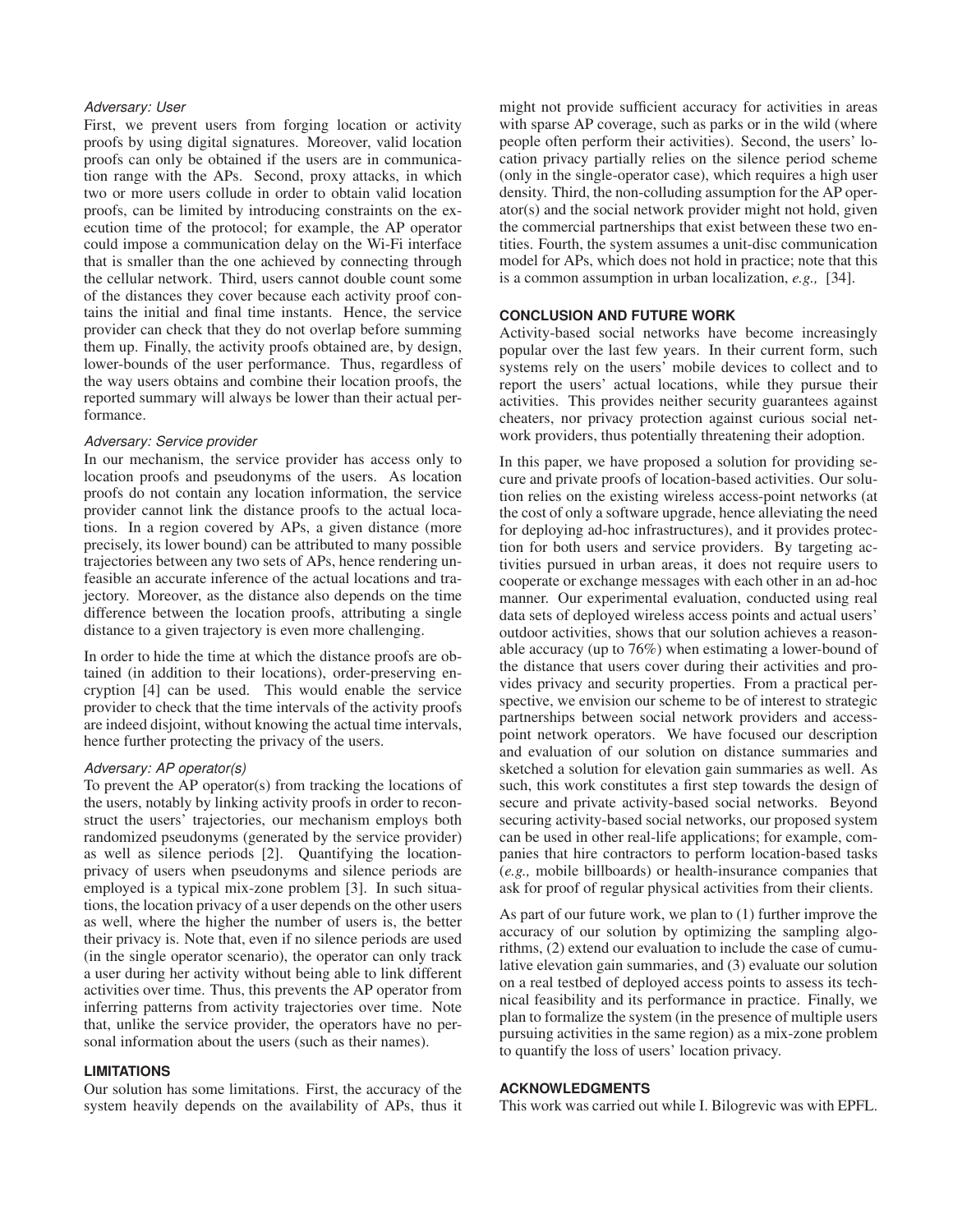# **REFERENCES**

- 1. Achievemint. **http://www.achievemint.com**. Last visited: Jan. 2014.
- 2. Beresford, A. R., and Stajano, F. Location privacy in pervasive computing. *IEEE Pervasive Computing 2*  $(2003)$ , 46–55.
- 3. Beresford, A. R., and Stajano, F. Mix zones: User privacy in location-aware services. In *Proceedings of the 2nd IEEE Annual Conference on Pervasive Computing and Communications Workshops (PERCOMW'04)* (2004), 127–.
- 4. Boldyreva, A., Chenette, N., and O'Neill, A. Order-preserving encryption revisited: Improved security analysis and alternative solutions. In *Proceedings of the 31st Annual International Cryptology Conference (CRYPTO'11)* (2011), 578–595.
- 5. Brassil, J., and Manadhata, P. K. Proving the location of a mobile device user. In *2012 Virgina Tech Wireless Symposium* (2012).
- 6. Capkun, S., and Hubaux, J.-P. Secure positioning of wireless devices with application to sensor networks. In *Proceedings of the 24th Annual Joint Conference of the IEEE Computer and Communications Societies (INFOCOM'05)*, vol. 3 (2005), 1917–1928.
- 7. Carbunar, B., and Potharaju, R. You unlocked the mt. everest badge on foursquare! countering location fraud in geosocial networks. In *Proceedings of the 9th International Conference on Mobile Adhoc and Sensor Systems (MASS'12)* (2012), 182–190.
- 8. Chiang, J. T., Haas, J. J., and Hu, Y.-C. Secure and precise location verification using distance bounding and simultaneous multilateration. In *Proceedings of the 2nd ACM conference on Wireless network security (WiSec'09)* (2009), 181–192.
- 9. Crandall, D., Backstrom, L., Cosley, D., Suri, S., Huttenlocher, D., and Kleinberg, J. Inferring social ties from geographic coincidences. *Proceedings of the National Academy of Sciences 107* (2010).
- 10. ElGamal, T. A public key cryptosystem and a signature scheme based on discrete logarithms. In *Advances in Cryptology* (1985), 10–18.
- 11. Fitbit. **http://www.fitbit.com/de**. Last visited: Jan. 2014.
- 12. FON. **https://corp.fon.com/en**. Last visited: Feb. 2014.
- 13. FreeWifi. **http://www.free.fr/adsl/pages/ internet/connexion/acces-hotspot-wifiFree.html**. Last visited: Jan. 2014.
- 14. Garmin Connect. **http://connect.garmin.com**. Last visited: Jan. 2014.
- 15. Gruteser, M., and Hoh, B. On the Anonymity of Periodic Location Samples. In *Proceedings of the 3rd International Conference on Security in Pervasive Computing (PerCom'05)* (2005).
- 16. Hasan, R., and Burns, R. Where have you been? secure location provenance for mobile devices. *arXiv preprint arXiv:1107.1821* (2011).
- 17. He, W., Liu, X., and Ren, M. Location cheating: A security challenge to location-based social network services. In *Proceedings of the 31st International Conference on Distributed Computing Systems (ICDCS'11)* (2011), 740–749.
- 18. Hoh, B., Gruteser, M., Xiong, H., and Alrabady, A. Enhancing Security and Privacy in Traffic-Monitoring Systems. *IEEE Pervasive Computing 5* (2006), 38–46.
- 19. Interior point optimizer. **https://projects.coin-or.org/Ipopt**. Last visited: Jan. 2014.
- 20. Jadliwala, M., Zhong, S., Upadhyaya, S., Qiao, C., and Hubaux, J.-P. Secure distance-based localization in the presence of cheating beacon nodes. *IEEE Transactions on Mobile Computing 9*, 6 (2010), 810–823.
- 21. Jawbone up. **https://jawbone.com/up**. Last visited: Jan. 2014.
- 22. Luo, W., and Hengartner, U. Veriplace: A privacy-aware location proof architecture. In *Proceedings of the 18th International Conference on Advances in Geographic Information Systems (GIS'10)* (2010), 23–32.
- 23. Mardenfeld, S., Boston, D., Pan, S., Jones, Q., Iamntichi, A., and Borcea, C. Gdc: Group discovery using co-location traces. In *Proceedings of the 2nd International Conference on Social Computing (SocialCom'10)* (2010).
- 24. Matsuo, Y., Okazaki, N., Izumi, K., Nakamura, Y., Nishimura, T., and Hasida, K. Inferring Long-term User Property based on Users. In *Proceedings of the 20th International Joint Conference on Artificial Intelligence (IJCAI'07)* (2007).
- 25. Mills, D. Network time protocol version 4: Protocol and algorithms specification. **http://tools.ietf.org/html/rfc5905**, 2010.
- 26. Nike+ fuelband. **https://secure-nikeplus.nike.com/plus/**. Last visited: Feb. 2014.
- 27. Nike+ badges and trophies. **http://www.garcard.com/nikeplus.php**. Last visited: Feb. 2014.
- 28. Noulas, A., Musolesi, M., Pontil, M., and Mascolo, C. Inferring interests from mobility and social interactions. In *Proceedings of Workshop on Analyzing Networks and Learning with Graphs (NIPS'09)* (2009).
- 29. Rivest, R. L., Shamir, A., and Adleman, L. A method for obtaining digital signatures and public-key cryptosystems. *Communications of the ACM 21*, 2 (1978), 120–126.